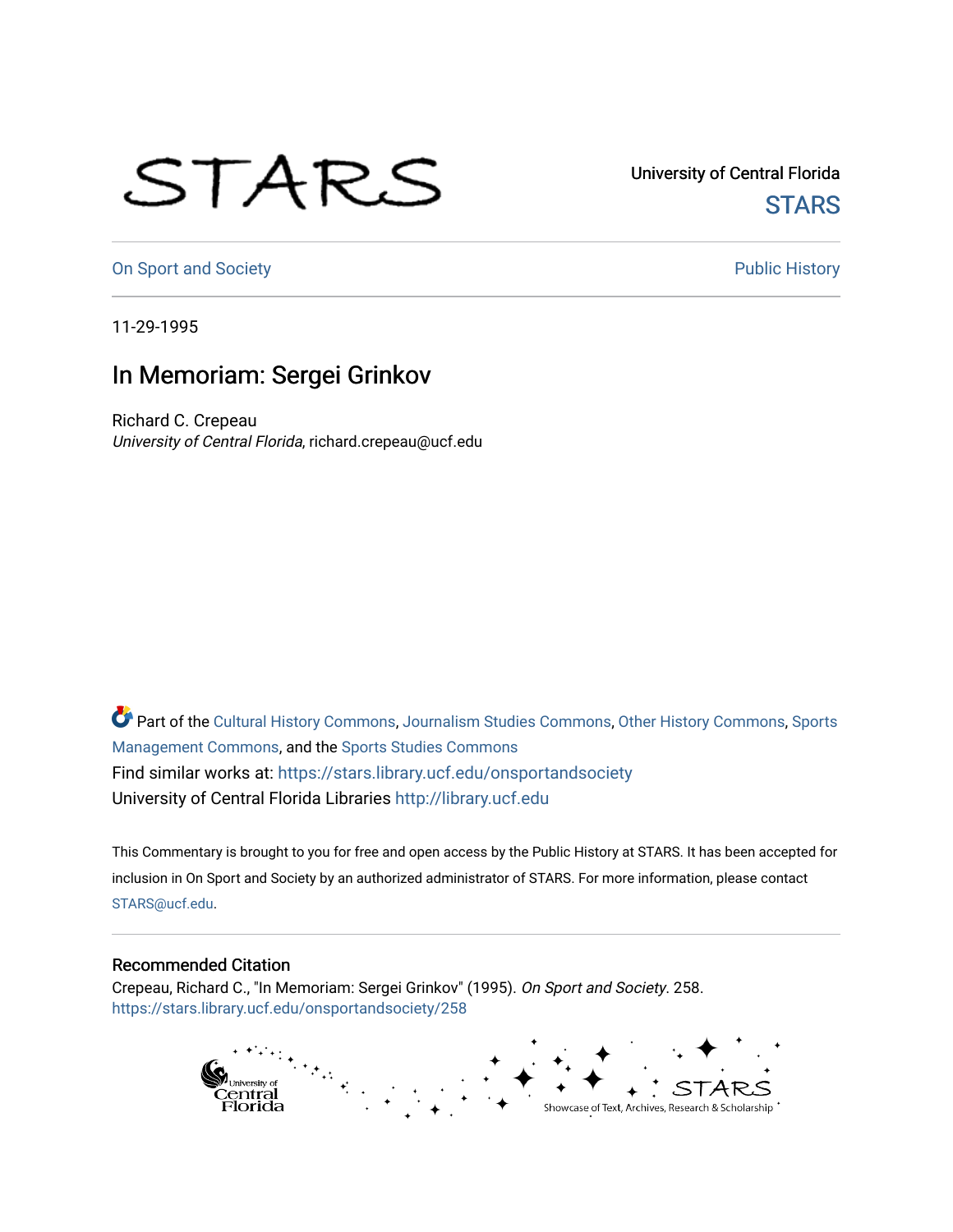## SPORT AND SOCIETY FOR ARETE November 29, 1995

 Graceful and sure with youth, the skaters glide Upon the frozen pond. Unending rings Expand upon the ice, contract, divide, Till motion seems the shape that movement brings, And shape is constant in the moving blade.

These words of poet John Williams in "The Skaters" came to mind while contemplating the loss of beauty in the world that will result from the death of Sergei Grinkov. At age 28 his death came as a shock not only to those closest too him, but to anyone who has ever watched him and his skating partner perform their routines to near perfection. His partner, Yekaterina Gordeeva was with him on the ice at Lake Placid when he collapsed and died during a practice session some ten days ago.

Gordeeva and Grinkov, gold medallists at Calgary in 1988 and again six years later at Lillehammer, were in the Russian tradition of great pairs skaters and they will be remembered in the same class as the Protopopov's and Rodnina and Zeitsev.

Who will ever forget the two of them in Calgary. Gordeeva a slight and delicate teenager, and Grinkov a 21 year-old athlete of muscle and grace. They seemed ideally paired visually as Grinkov towered over his partner by nearly a foot. The size differential added to the aesthetic appeal of the talented duo, whose speed and power was displayed in unbelievable lifts and throws. Always performed with grace and beauty.

When they returned to Olympic competition at Lillehammer in 1994 they had matured. Now married with a daughter, they skated with the same skill, the same power, only with added tenderness and emotion. They were now clearly the top pairs skaters in the world.

Pairs figure skating has almost always been dominated by Russians. They bring a passion to the ice that displays a particular expression of Russian culture. It is that same passion one finds in the plays of Chekov, the novels of Dostoyevsky, and music of Tchaikovsky, Prokofiev or Shostakovich. It is a passion for life in all its glory and tragedy, and it is displayed magnificently in the artistry of this beautiful sport. The Russians who perfected the ballet have been able to translate the ballet to ice, and Gordeeva and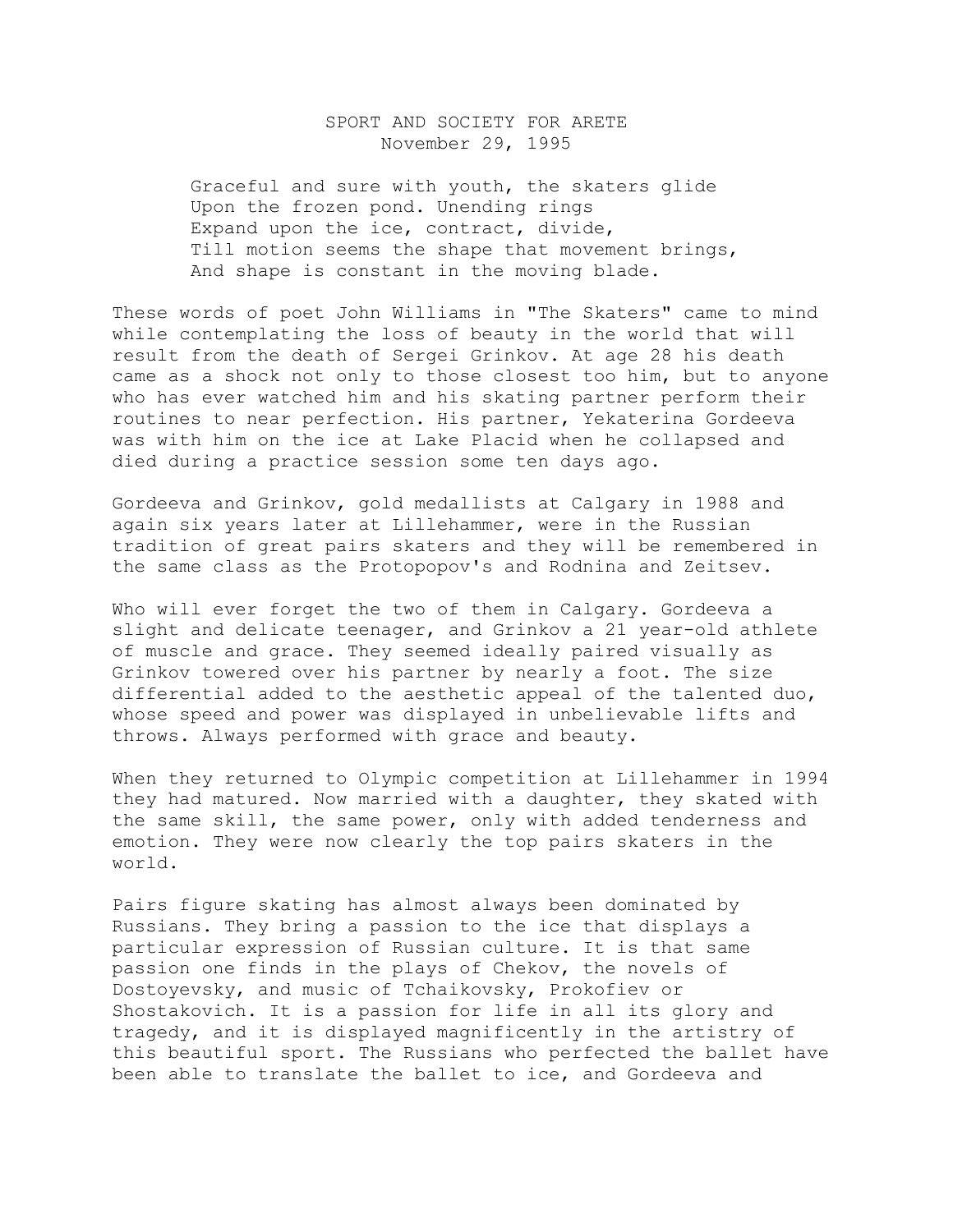Grinkov are among a long line of Russian pairs skaters to bring that style in all its beauty to the world sporting scene.

There are those who do not think that figure skating is a sport because of its aesthetic elements, its show business qualities, and the subjective nature of the judging. Anyone who has ever laced up a pair of skates, knows better. The athleticism required to make the most elementary of moves is daunting, and the strength and stamina required stretches the limits of human capacity.

Sergei Grinkov perfected the athletic elements necessary to perform the male role in pairs skating. He was in tremendous physical condition, his body perfectly sculpted. At age 28 he was in his athletic prime. Then in the twinkling of an eye it was over.

With no history of heart problems, no previous medical indications that anything was wrong, Sergei Grinkov was the victim of a massive heart attack. What was revealed in the autopsy was the fact that he had an enlarged heart, not that of an athlete, but a diseased heart enlarged by the effects of severe high blood pressure. Two of his arteries were nearly closed, including the left anterior descending artery, known in medical circles as the "widow maker." There was clear evidence that Grinkov had suffered a heart attack twenty-four hours earlier, which had caused no pain or other symptoms, but led inevitably to the fatal event.

In addition Grinkov had been treated for the effects of the severe osteoarthritis which affected the length of his spine, and had caused him severe lower back pain for which he was treated in October.

It is truly remarkable that with all these problems he could perform at such a high level, but like many great athletes Grinkov overcame the pain and ignored whatever other warning signs his body offered. The quest for perfection in sport is a driving force that is difficult to overestimate. The cliche "no pain, no gain" is a cliche precisely because of the strong element of truth it embodies.

Yekaterina Gordeeva has suffered a double loss, both her husband and her skating partner. The public has lost one of the great pairs to ever perform on the ice.